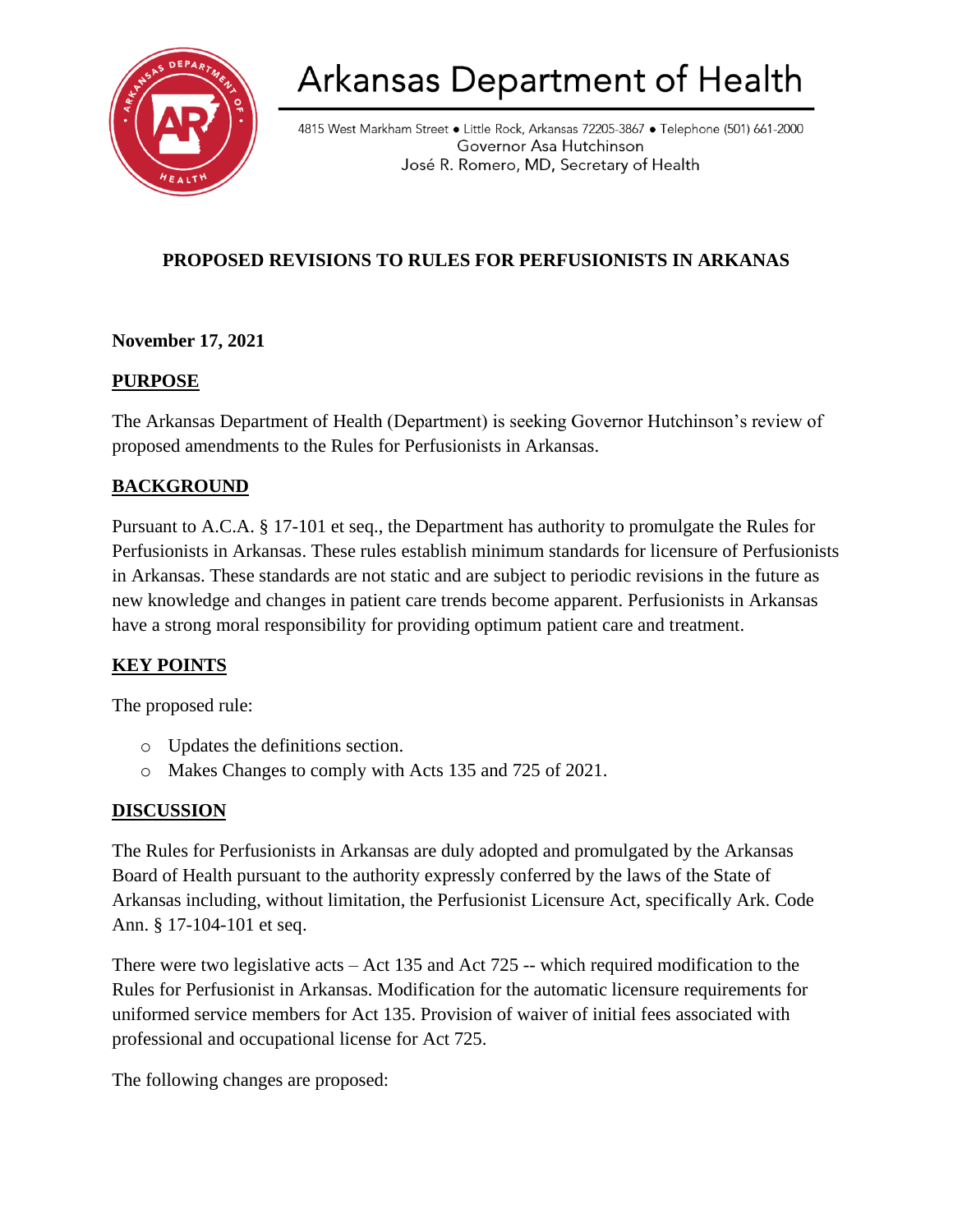The following definitions were added for Bureau of Legislative Research (BLR) unless otherwise noted:

1.Automatic licensure (Act 135) 2.ABCP 3.BLS 4.CPS 5.ECMO 6.PADCAB 7.PALS 8.Uniformed service member (Act 135) 9.Uniformed service veteran (Act 135) 10.VAD

#### Section 4: Licensure

1.Deleted "and/or" making one or the other through the document. (BLR)

2.Moved notification regarding address change to "Requirement" from "Display of License" (BLR)

3.Added Military licensure requirement (Act 135)

4.Added extension of license renewal. (Act 135)

5.Added extension of timeframe for continuing education. (Act 135)

6.Added Initial Licensure Fee Waiver (Act 725)

Section 5: Code of Ethics

1.Deleted "and/or" making one or the other through the document. (BLR)